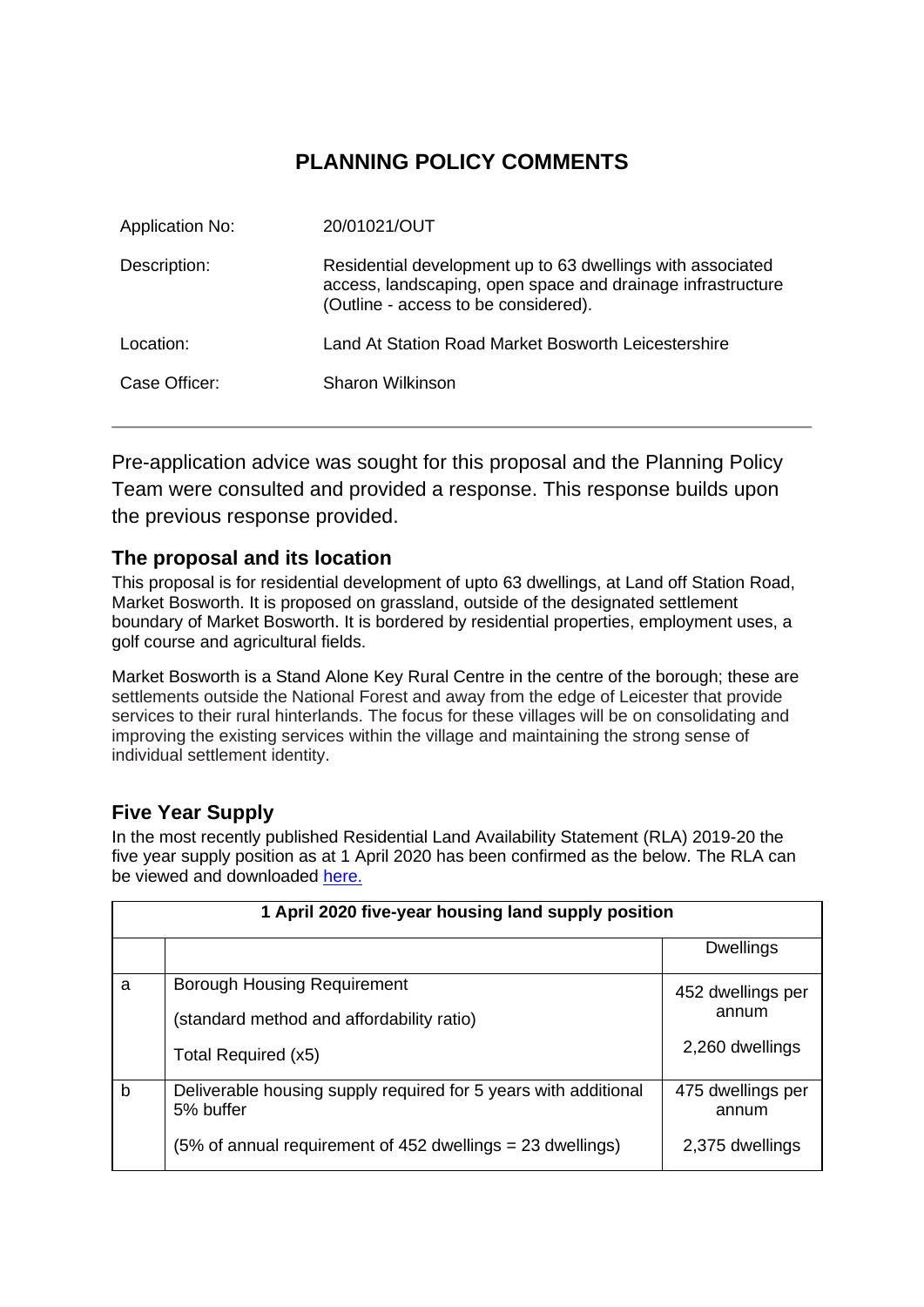| $\mathbf{C}$ | Housing Supply (1 April 2020 - 31 March 2025)                   |       |
|--------------|-----------------------------------------------------------------|-------|
|              | Row 2. Large Sites $= 1,918$ dwellings                          |       |
|              | ÷                                                               |       |
|              | Row 3. Small Sites + Windfall = $381 + 146 = 527$ dwellings     |       |
|              | $\div$                                                          | 2,445 |
|              | Row 4. Barwell Sustainable Urban Extension = 0 dwellings        |       |
|              | ÷                                                               |       |
|              | Row 5. Earl Shilton Sustainable Urban Extension = $0$ dwellings |       |
| d            | Overprovision/Shortfall (b -c)                                  | $+70$ |
| e            | Number of years supply (c / 475 dwellings per annum)            | 5.15  |

If the Council were not able to demonstrate a five year supply, Paragraph 11 of the NPPF would apply. In particular 11d states that 'policies which are most important for determining the application are out-of-date' and permission should be granted unless criteria i) or ii) are met. Footnote 7 clarifies that this includes 'situations where the local planning authority cannot demonstrate a five year supply of deliverable housing sites'. Furthermore, a key consideration for this application is whether there are any adverse impacts in approving the proposal which significantly and demonstrably out weigh the benefits when assessed against the Framework. This is reiterated in Policy DM1 of the SADMP.

At 5.15 years, this is a very marginal five year supply and therefore these policy comments are made in light of this to determine if this site may be considered sustainable development.

# **Sustainable Development**

The three objectives to achieving sustainable development (NPPF, paragraph 8) are identified as economic, social and environmental in which the planning system should seek gains jointly and simultaneously. The applicant should demonstrate how the following have been considered to establish the sustainability merits of the scheme and how it conforms to Paragraph 11 of the NPPF and relevant policies of the SADMP.

### **An economic objective:**

*'to help build a strong, responsive and competitive economy, by ensuring that sufficient land of the right types is available in the right places and at the right time to support growth, innovation and improved productivity; and by identifying and coordinating the provision of infrastructure'*

The proposal is for a residential development which comprises of approximately 63 dwellings. Residential development in general can bring economic benefits through the construction phase and supported jobs in the wider employment chain, and increases the local population which use local shops and services. The site is within a reasonable distance of the Market Place District Centre, which this proposal would support. Furthermore, increased demand for existing community and social facilities can lead to greater opportunity for self-investment and longer term sustainability.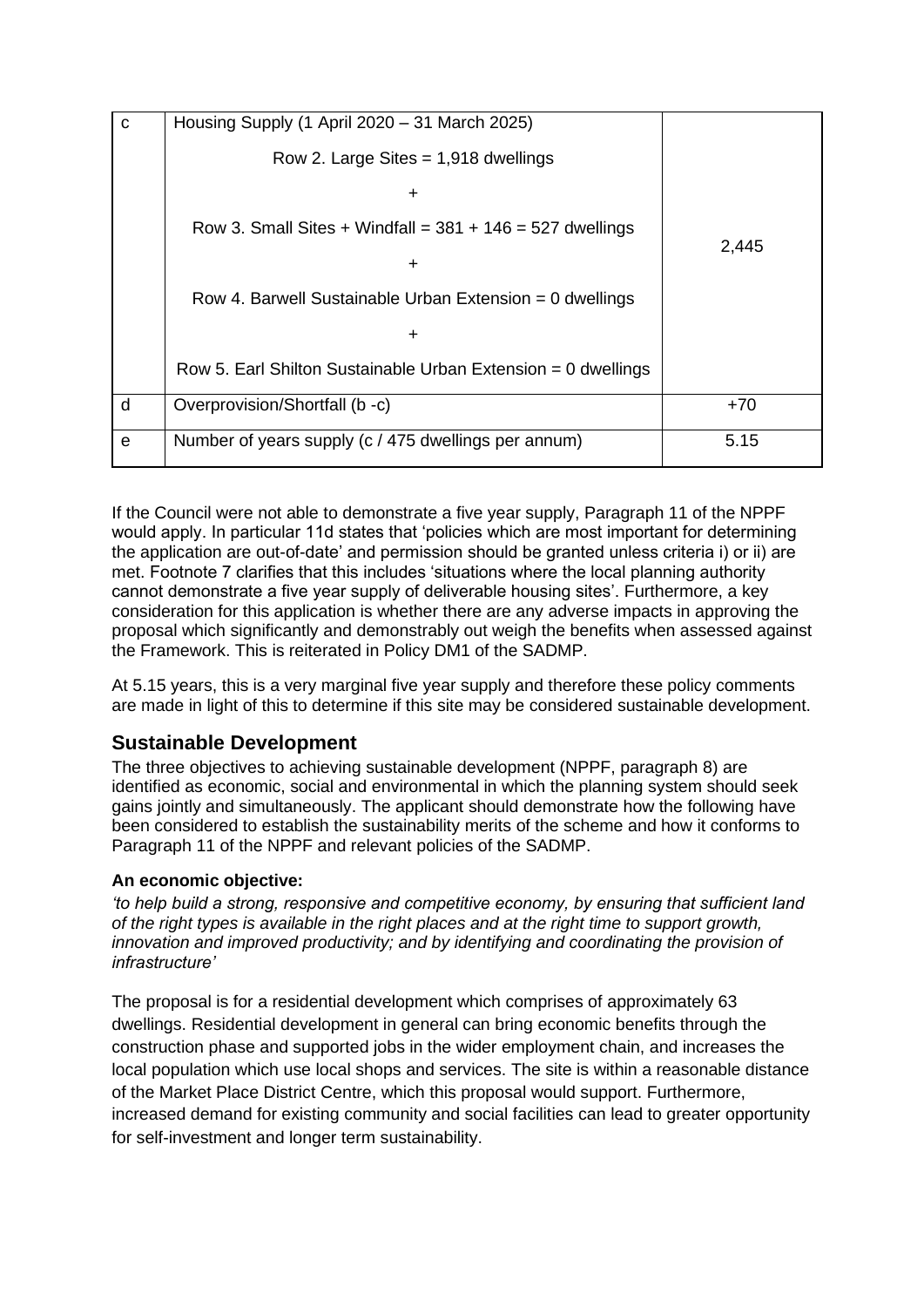### **A social objective:**

*'to support strong, vibrant and healthy communities, by ensuring that a sufficient number and range of homes can be provided to meet the needs of present and future generations; and by fostering a well-designed and safe built environment, with accessible services and open spaces that reflect current and future needs and support communities' health, social and cultural well-being'.*

Market Bosworth has an identified District Centre. These centres are bigger than local and neighbourhood centres and usually comprise groups of shops often containing at least one supermarket or superstore, and a range of non-retail services, such as banks, building societies and restaurants, as well as public facilities such as a library. The District, Local and Neighbourhood Centre Review (2015) found that the catchment area for the Market Bosworth District Centre provided adequate retail coverage for these settlements. It also found that in comparison to the 2012 Study the Market Bosworth District Centre retained its 0% vacancy rate with many retailers remaining in-situ. A small number of retailers had relocated within the immediate centre, typically to larger premises suggesting a level of maturity not seen in other centres of this size. This shows that the District Centre is performing successfully. In a recent site survey (2019) undertaken by the planning policy team the following uses were found within the Centre: a doctor's surgery; cafes/restaurants; take away restaurants; banking; general store; pharmacy; newsagent; hairdressers/barbers; pubs; butcher's shop; greengrocers; estate agents; offices; solicitors; clothes shop; gift shop; accountants; beauticians; and a travel agent. The site is in a reasonable distance from the District Centre. The findings of the Study show that the village has an abundance of accessible community facilities which would be in easy access of any new residents at the proposed development. In addition to this, any new residents would support these facilities and keep them thriving and strong within village life.

The Community, Cultural and Tourism Facilities Review (2013) identifies that Market Bosworth is well served by facilities and the planning application site is within the facility catchment areas illustrating that residents of the scheme would be within walking distance of congregational community facilities and healthcare.

The Strategic Housing and Enabling Officer should be consulted to establish the appropriate type and tenure of the affordable housing.

Deliverable residential development should be considered favourably within Market Bosworth to help maintain and support local services which serve the local community.

### **An environmental objective:**

*'to contribute to protecting and enhancing our natural, built and historic environment; including making effective use of land, helping to improve biodiversity, using natural resources prudently, minimising waste and pollution, and mitigating and adapting to climate change, including moving to a low carbon economy'* 

The Phase 1 Habitat Survey (2020) can be downloaded [here.](https://www.hinckley-bosworth.gov.uk/downloads/download/690/extended_phase_1_habitat_survey) The site, referenced as site 20 in the study, has been assessed as green in the RAG assessment of sites. The site is also within 5km of the Ashby Canal SSSI. The studies conclusion in the assessment of the site is as follows: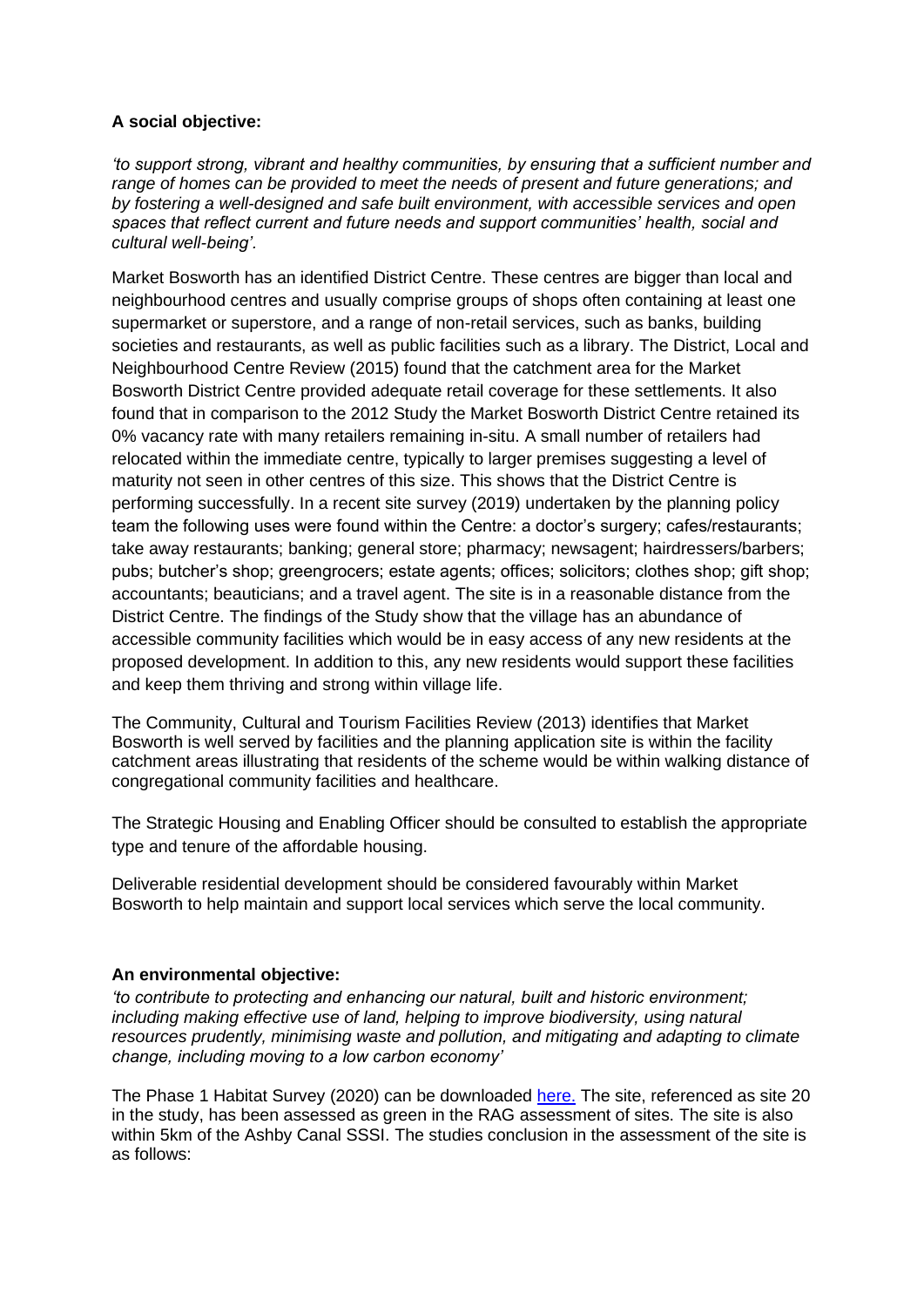*'The woodland to the east of the site and pond to the west provide the primary source of ecological value within the site. Phase 2 surveys should focus on bats, birds, badgers and GCN.*

*Any future development should seek to:*

- *Retain all woodland on the site to retain levels of this priority level habitat in the area.*
- *Protect woodland on eastern boundary by ensuring appropriate buffer to preventany damage cause by any stage of the development.*
- *Retain pond on western boundary of site to ensure continued potential for biodiversity.*
- *Expand pond area with wetland planting surrounding to encourage invertebrates.*
- *Improve grassland to create meadow areas which are lacking in the area.*
- *Strengthen hedge in the south eastern boundary of the site by filling gaps with native species to form natural barrier between woodland and main road bordering the site.*
- *Incorporate biodiverse green infrastructure such as green roofs and trellises, SuDS, planting for pollinators and hedge lined walkways within the development, which link to the wider landscape.*
- *Protection measures to be implemented during construction should be prescribed in a Construction Ecological Management Plan (CEcMP). This should incorporate best practice construction methods, reasonable avoidance measures and cross-reference any protected species licence or hedgerow notice requirements, as appropriate.*
- *Ensure appropriate management of wildlife-rich habitats in the long-term. Any Landscape & Habitat Management Plan (LHMP) covering retained and created habitats should include appropriate monitoring and remedial measures.*

*In conclusion it is considered that residential development may be delivered at this site without adverse ecological impacts on the assumption that:*

- *Any proposals are informed by detailed ecological survey to inform impact assessment in accordance with the mitigation hierarchy.*
- *Robust mitigation is developed to address any unavoidable impact on protected or notable, habitats or species.*
- *Locally-appropriate enhancement is incorporated within the development design. The Draft Environment Bill 2018 proposes BNG at 10%'.*

It is noted that contrary to the advice in the Habitat Study, the pond to the west is not to be retained. Having read the response from LCC Ecology it appears they are satisfied that the new ponds being created will offset this loss as it is in poor quality and the Great Crested Newts will be moved.

The proposal retains all existing trees and hedgerows and maintains a parkland character to the east which was identified as important in the Habitat Study.

Policy DM6 (Enhancement of Biodiversity and Geological Interest) of the SADMP applies to this proposal. DM6 states: "*Major developments in particular must include measures to deliver biodiversity gains through opportunities to restore, enhance and create valuable habitats, ecological networks and ecosystem services."* The Ecological Impact Assessment submitted sets out a range of measures which will be used as mitigation such as planting additional hedgerows, enhancing existing hedgerows, erection of bat and bird boxes, planting of fruit trees, retention and enhancement of grassland and the creation of wetland habitats.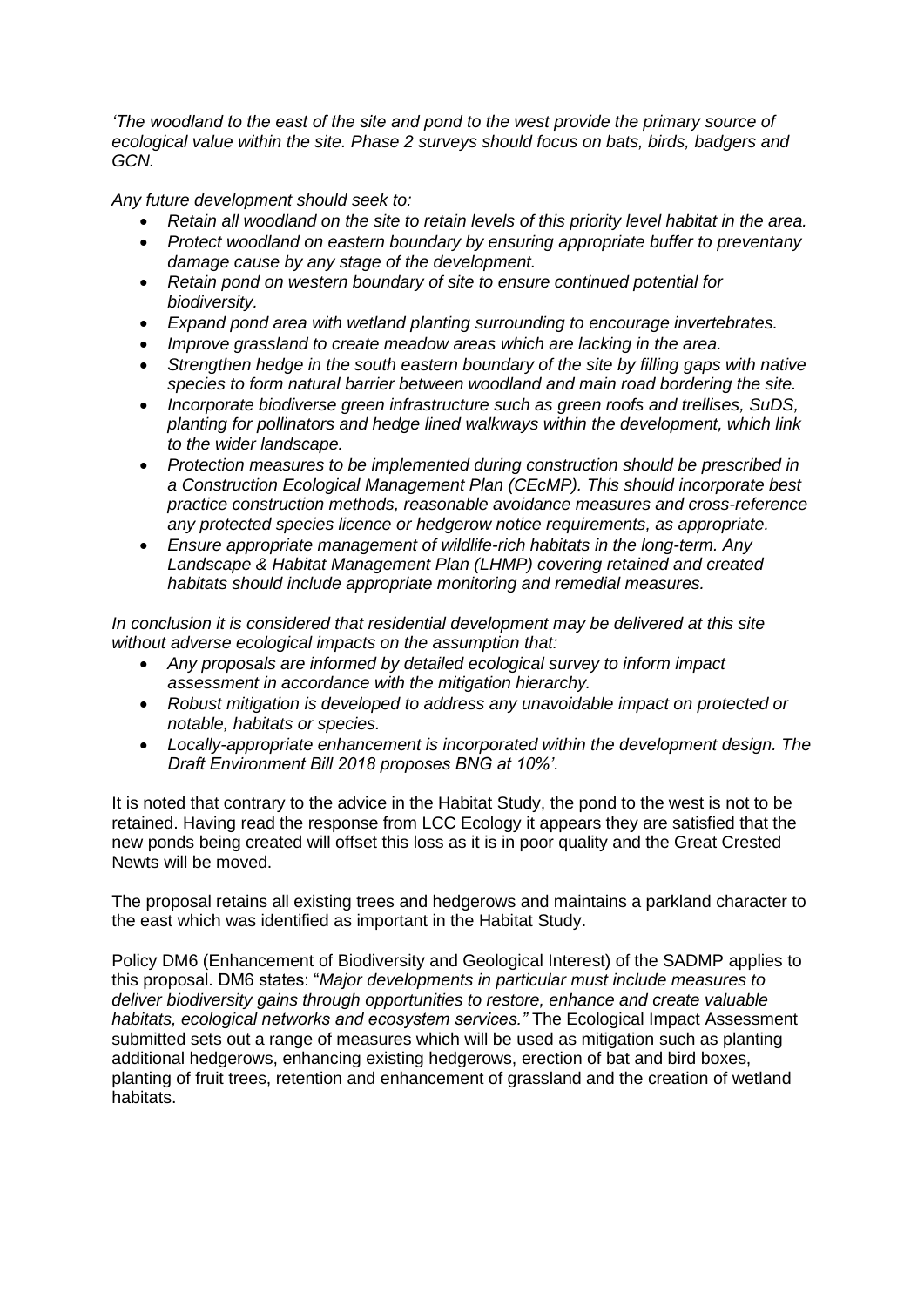## **Development in the countryside**

The site is located within the countryside and therefore the site should be assessed against Policy DM4 of the SADMP to help consider the environmental strand of sustainability. Policy DM4 states that '*to protect its intrinsic value, beauty, open character and landscape character, the countryside will first* and f*oremost be safeguarded from unsustainable development*.' It then sets out what is considered sustainable development; residential development is not included within this list.

In terms of criteria i), the Landscape Character Assessment (2017) can inform the assessment of this criteria. Market Bosworth and the application site falls within Landscape Character Area C: Bosworth Parkland. Of particular note the Study identifies the following as being important to the local landscape character:

5) Mature trees and ancient woodland are an important habitat for many species including bats and birds. Hedgerows and trees are important features, creating structure and pattern to the landscape.

7) The quintessential East Midlands landscape of mixed farming with pasture, arable and ridge and furrow providing a strong sense of place as well as field patterns, country houses, canals and rivers. The attractive villages and small towns feature many notable older buildings including Market Bosworth and its landscape setting of fields and trees.

8) The rural setting and views to the church spire in Market Bosworth.

The Study also undertook an Urban Character Assessment of Market Bosworth and makes recommendations (page 109) in relation to new development on the existing urban structure. The recommendations in this Study should inform the assessment of the impact of the proposed development. It sets out the following:

- 1) Prioritise local distinctiveness in every element of change and future development.
- 2) Ensure that new development is carefully designed to respect its surroundings and setting.
- 3) Maintain the well-integrated appearance of the town in the wider landscape through maintaining the pattern of building heights which mean that trees are the dominant features and the rooftops are only visible in filtered views, with the church spire remaining as a landmark feature above the wooded skyline. Encourage opportunities to enhance biodiversity including connecting clusters of woodland and natural management along the canal corridor.

The findings of the Landscape Character Assessment should be used to inform the assessment of Criteria i) of DM4 and can also aid the assessment of the design of the proposal against DM10.

In terms of DM4 criteria ii) consideration should be given in relation to whether the proposal undermines the physical and perceived separation and open character between Market Bosworth and neighbouring settlements. The nearest settlement is Carlton which is quite a distance and therefore the proposal does not impact on criteria ii). In terms of criteria iii) the site proposal does not create or exacerbate ribbon development. The site does not fall within a Green Wedge or the National Forest and therefore criteria iv) and v) do not apply.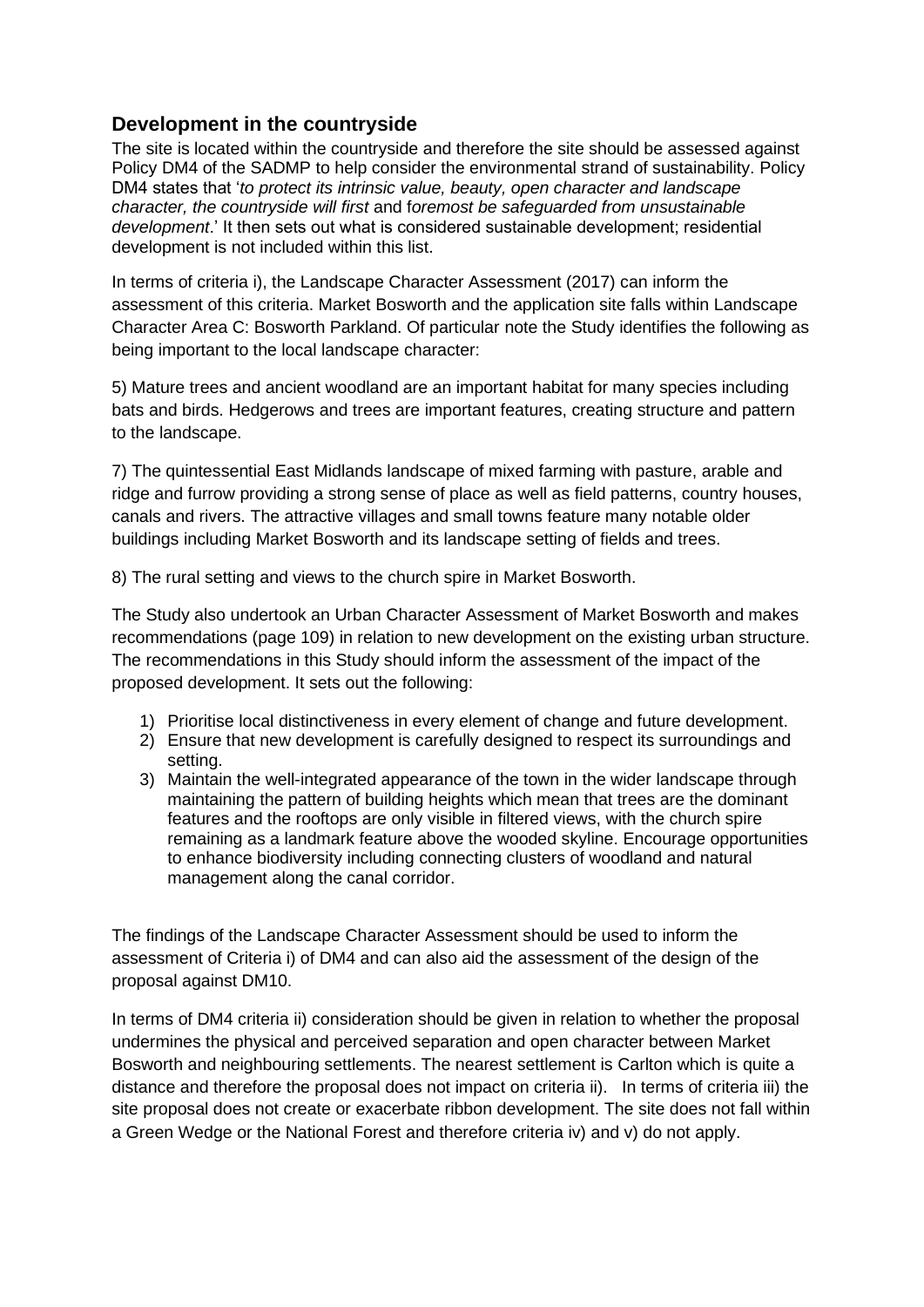# **Quantum of the proposed housing development**

It is accepted that the housing figures set out in the Core Strategy are out of date; however it is important to note that the housing requirement for Market Bosworth was for a minimum of 100 dwellings and as of the 31st March 2019 only 85 dwellings have been completed for the plan period. A site was allocated in the Market Bosworth Neighbourhood Plan and the SADMPDPD (MKBOS02); however this site has not been delivered to date, however the Station Road Development Brief Masterplan Supplementary Planning Document is currently being consulted upon (end date 22<sup>nd</sup> December 2020)

# **Strategic Housing and Economic Land Availability Assessment (SHELAA)**

The site was assessed in the SHELAA 2017-18 and can be identified as AS392 it was found that the site was developable and could accommodate an estimated number of 77 dwellings per hectare.

| Availability/ Achievability   |                                                                                                                                                    |
|-------------------------------|----------------------------------------------------------------------------------------------------------------------------------------------------|
| Market Interest               | High                                                                                                                                               |
| Timeframe for development     | 6-10 years: 2023-2027                                                                                                                              |
| Estimated number of dwellings | 77                                                                                                                                                 |
| <b>Estimated Density</b>      | 30dph                                                                                                                                              |
| <b>Estimated Build Rate</b>   | 40 pa                                                                                                                                              |
| Suitable                      | Yes                                                                                                                                                |
| Available                     | Yes                                                                                                                                                |
| Achievable                    | Yes                                                                                                                                                |
| Excluded from consideration   | No.                                                                                                                                                |
| Comment                       | The access to Market Bosworth Golf Club that<br>transects the site may reduce the residential<br>capacity. The varying site levels may also reduce |
| Overall assessment            | Developable                                                                                                                                        |
| Additional information        |                                                                                                                                                    |

A copy of the assessment pro-forma is appended to these comments.

# **Open Space**

The Open Space and Recreational Facilities Study (2016) shows that Market Bosworth has a quantitative shortfall in facilities for young people and only a marginal supply of amenity green spaces. It is noted that a LEAP is to be provided as part of the scheme, as part of this it is recommended that provision is included for young people's play space to address the current deficiency in Market Bosworth.

|                      | <b>Provision</b><br>standard | <b>Total size</b><br>(ha) | <b>Existing per</b><br>1000 | <b>Surplus/Deficit</b> |
|----------------------|------------------------------|---------------------------|-----------------------------|------------------------|
| <b>Formal Parks</b>  | 0.83                         | 3.51                      | 1.67                        | 6.09                   |
| <b>Country Parks</b> | <b>None</b>                  |                           |                             |                        |
| Natural Areas*       | 2                            |                           |                             |                        |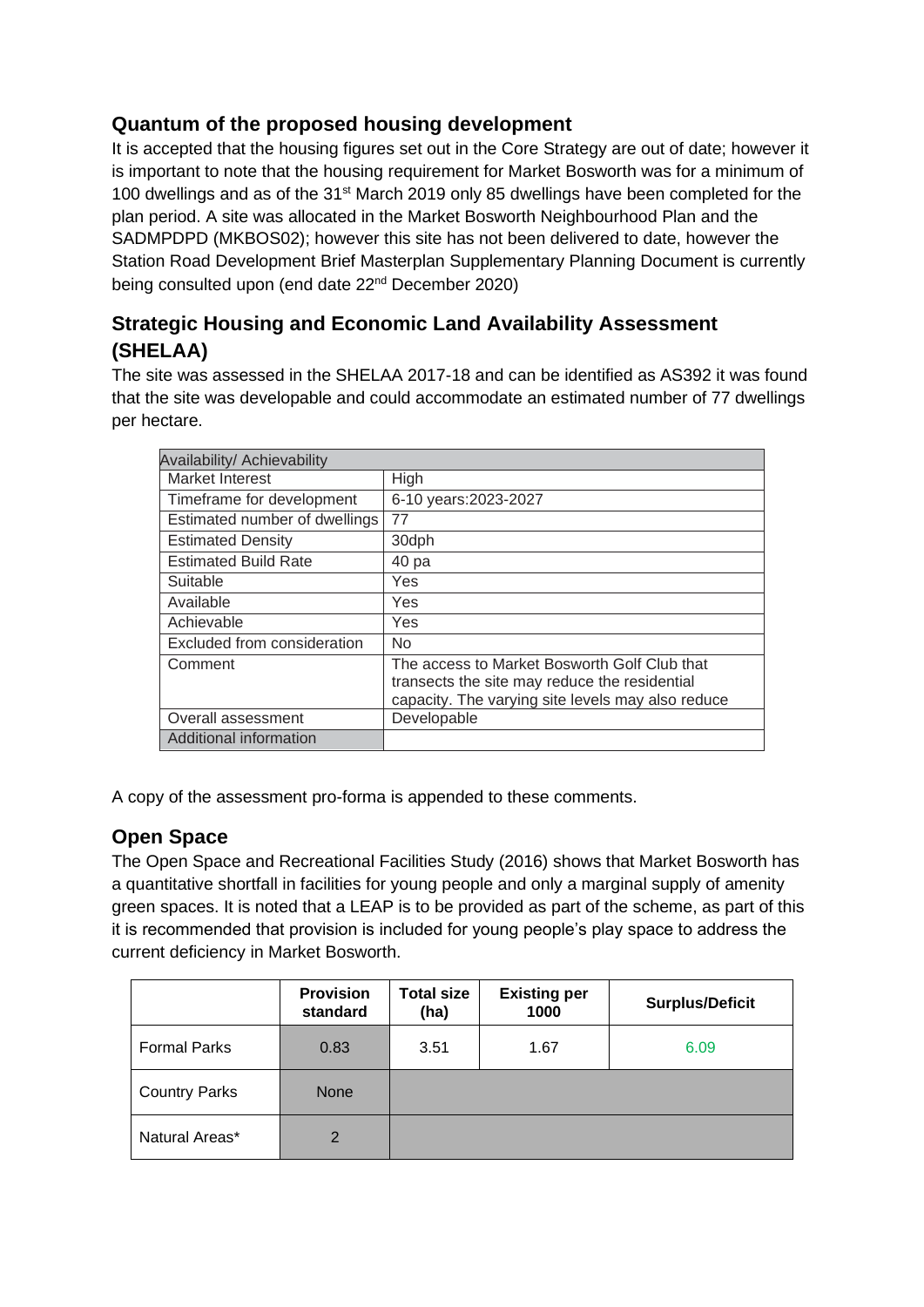| <b>Green Corridors</b>                     | <b>None</b> |      |      |         |
|--------------------------------------------|-------------|------|------|---------|
| <b>Amenity Areas</b>                       | 0.6         | 1.99 | 0.95 | 0.73    |
| Children's Play<br>Areas                   | 0.04        | 0.24 | 1.11 | 0.12    |
| <b>Facilities for</b><br>teenagers         | 0.038       | 0.00 | 0.00 | $-0.08$ |
| <b>Outdoor Sports</b><br><b>Facilities</b> | 1.92        |      |      |         |
| Allotments                                 | 0.31        | 6.56 | 3.13 | 6.00    |
| Cemeteries and<br>Churchyards              | <b>None</b> |      |      |         |
| Civic spaces                               | <b>None</b> |      |      |         |

# **Market Bosworth Neighbourhood Plan (2015)**

Market Bosworth Neighbourhood Plan was made in 2015 and is nearly 5 years post adoption. In February 2019 the Group were advised that there was potential for some of the policies within the Plan to become out of date due to the age of the Plan and it does not have protection from paragraph 14 of the NPPF.

The Market Bosworth Neighbourhood Plan housing figure is based on the Borough Council's housing policies contained within the Core Strategy. As highlighted above, the Core Strategy housing policies are considered to be out of date and therefore it is reasonable that the housing requirement set out within the 'made' Market Bosworth Neighbourhood Plan are afforded limited weight. The Case Officer may wish to consider that in the absence of an up to date housing target for the neighbourhood area whether an indicative housing distribution figure based on population is appropriate (this was a suggestion by the Examiner during the Hearing into the Burbage Neighbourhood Plan on 3<sup>rd</sup> March 2020). Based on the population based method, as of 2017 the population of the borough (using ONS data) is estimated to be 111,370 and Market Bosworth Parish as 2,247 (2.01% of the borough population). The current housing need for the borough calculated using the standard methodology 8,588 over the period 2016-2039. Market Bosworth Parishes share of this would be approximately 173 dwellings over this period or 191 dwellings with a 10% buffer.

Although the housing policies contained within the Neighbourhood Plan are considered out of date other policies which are included within the NDP may be relevant to this application.

Policy CE1 on the Neighbourhood Plan is relevant to this application, although the application is not within a character area it is adjacent to Character Area A and D. Policy CE1a states that where new development would be visible from an adjacent character area it should be sensitive to the principal characteristics. The key characteristics of these areas are set out in the NDP on pages 13 and 15 and should be considered through the application process.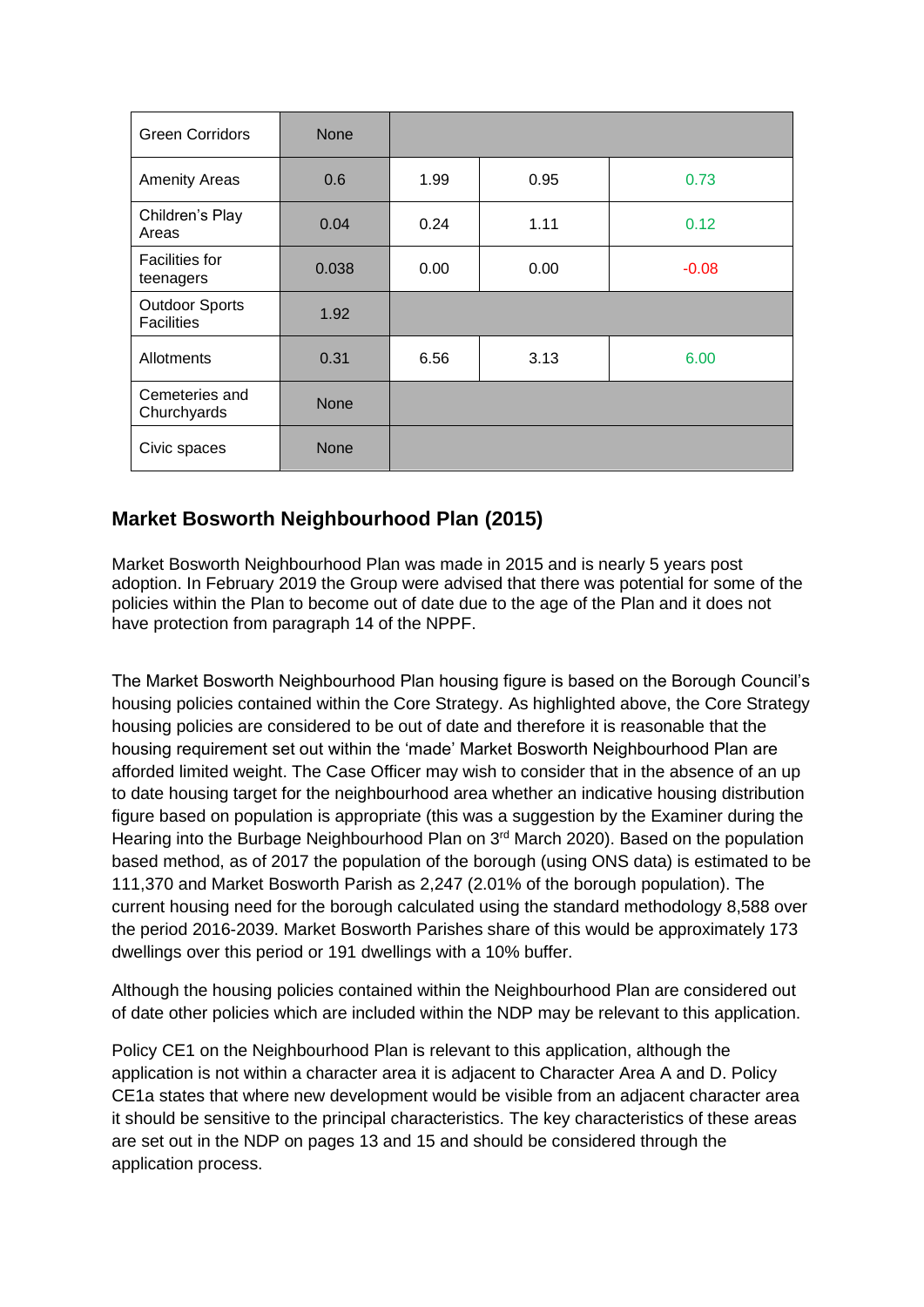The Proposal's Map contained within the Market Bosworth NDP (page 23) sets out key views and vistas some of which apply to the application site (view 1 and vista 11). Policy CE3 Important Views and Vistas applies to these designations. This policy sets out that development which harms the views or vistas should be resisted and new development will not be supported if it has a significantly adverse impact on the important view or vista. The Neighbourhood Plan sets out the context for these views on page 29 and vistas on page 32. View 1 is as you approach Market Bosworth from the west and the predominant feature of this view is the wooded area at the top of the hill. The NDP highlights that this view is important because it shows how close the countryside is to the built form off the village and the fact that the settlement sits on an open wooded hilltop. Vista 11 is from standing on Station Road pavement at the junction with Godsons Hill, the vista starts with housing to the west which are enclosed by trees, turning northwards to mature trees and wooded areas across the golf course. Turning east across grazing land which rises up to woods. The NDP states that this vista is important because it gives extensive views across north-west Leicestershire. Landscape impact is subjective and Policy CE3 does not contain assessment criteria to establish what would be considered a 'significantly adverse impact'. However, policy DM4 of the Site Allocations and Development Management Policies DPD is helpful and this is considered above in these comments. Paragraph 84 of the Neighbourhood Planning NPPG states that: *'There is no requirement to review or update a neighbourhood plan. However, policies in a neighbourhood plan may become out of date, for example if they conflict with policies in a local plan covering the neighbourhood area that is adopted after the making of the neighbourhood plan. In such cases, the more recent plan policy takes precedence'.* As highlighted above Policy DM4 provides criteria to assess whether a proposal would constitute sustainable development and criteria i) in this policy gives guidance on how this can be assessed against policy CE3 and the proposal.

In terms of the conformity of CE3 against the revised NPPF caution should be taken in relation to its weight and it is recommended moderate weight is given. A similar policy to CE3 was included within the Burbage Submission Version DPD (Policy 10) and the Examiner's Report introduced a wording amendment so that the policy included the following '*which cannot be mitigated, will not be supported'.* This was inserted to ensure the NDP allowed for sustainable development which is a NDP Basic Condition and which is why it is recommended that the case officer should also look at how the impact of the development can mitigate any potential negative impact on the views and vistas rather than a blanket approach to resist.

The applicants Design and Access Statement (paragraph 6.17-6.18) addresses the impact on view 1 and vista 11 and how the development has been designed to maintain the view and vista through building lines, soft edges, single storey buildings and the open space to the east. Subject to the case officer's views on site it is felt that the applicant has adequately considered the impact of the proposal on the views and vistas to mitigate impact.

### **Market Bosworth Neighbourhood Plan Review**

In relation to the Market Bosworth NDP Review, it is at the very early stages and has not progressed any further since the pre-application advice was issued. A revised document has not been consulted upon or the type of review to undertake agreed.

In regards to how to apply the Market Bosworth Neighbourhood Plan Review against paragraph 48 of the NPPF an assessment is made below.

#### Criteria a) stage of preparation of the emerging plan

The Review is at the very early stages of preparation and limited weight should apply.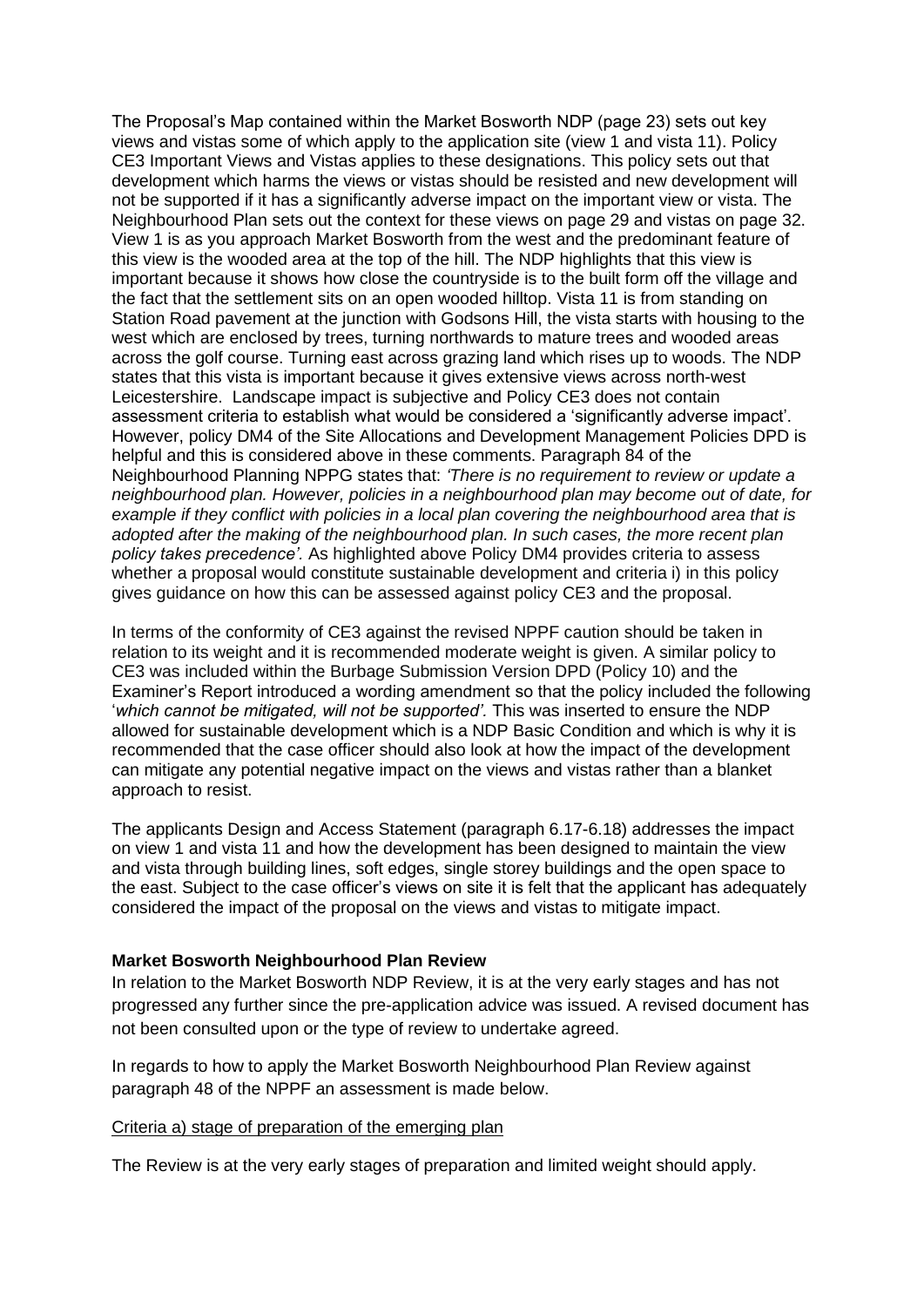### Criteria b) unresolved objections

As highlighted above the Review is at the very early stages of preparation and it is unclear as to what the degree of change will be and therefore it is not possible to conclude on this criterion.

### Criteria c) degree of consistency of emerging plan with the framework

The 'made' Neighbourhood Plan was produced against the 2012 NPPF. Since the Plan was adopted the NPPF has been revised and additional national and local guidance and plans published. In order to support the Review process we have advised the Group that they assess all aspects of the current plan to ensure that they are in line with national policy and guidance set out in the NPPF and NPPG to ensure the plan would meet the basic conditions.

In relation to all three criteria of paragraph 48 (NPPF) the conclusion is that only limited weight can be attributed and this is the position which should be taken in regards to weight attributed to the Market Bosworth Neighbourhood Plan Review as a whole.

## **Concluding points**

As highlighted above, the Borough Council has a marginal five year supply of housing; however it remains the case that a key consideration for this proposal is whether there are any adverse impacts in approving the proposal which significantly and demonstrably out weigh the benefits when assessed against the Framework and whether the proposal is considered sustainable development. Based on the information submitted there are no policy objections to the principle of residential development on this site subject to the findings of the case officer, and in consultation with any other relevant stakeholders.

**Policy Officer:** Rachel Dexter

Date: 26<sup>th</sup> November 2020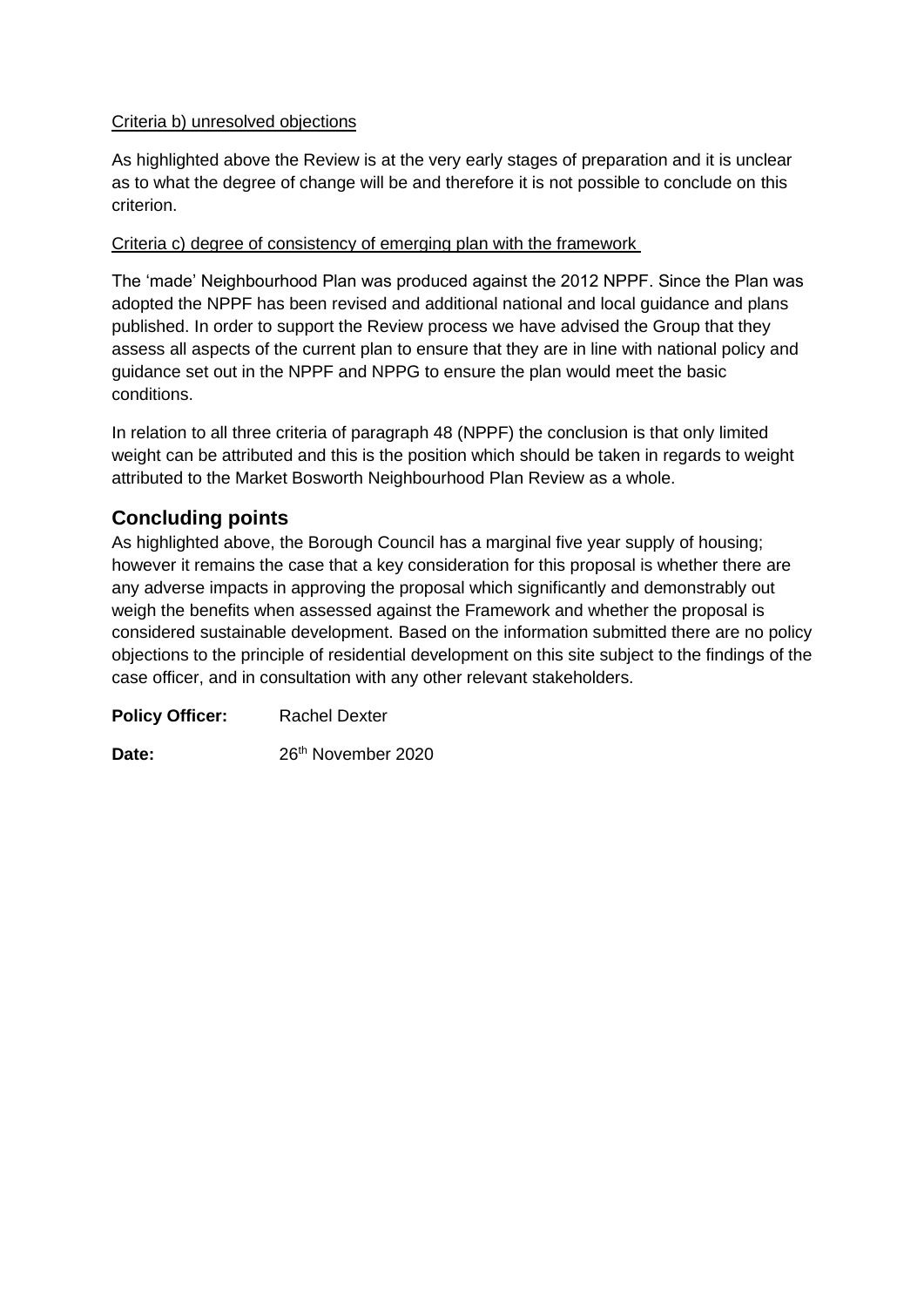## **Appendix 1: SHELAA 2017/18 Proforma** Г

|                                                           | Strategic Housing and Economic Land Availability Assessment Proforma 2017/18 |                                                   |                                          |                                                                    |              |                  |  |
|-----------------------------------------------------------|------------------------------------------------------------------------------|---------------------------------------------------|------------------------------------------|--------------------------------------------------------------------|--------------|------------------|--|
|                                                           |                                                                              | General                                           |                                          |                                                                    |              |                  |  |
| Parish                                                    | Market Bosworth                                                              |                                                   |                                          |                                                                    |              |                  |  |
| As Ref                                                    | 392                                                                          |                                                   |                                          |                                                                    |              |                  |  |
| <b>Related/Previous Site</b><br>References                |                                                                              | EOI 158, EOI 239, EOI 557<br>Grid                 |                                          |                                                                    | X<br>Y       | 439602<br>303226 |  |
| Site Description                                          | Land south of Golf Club                                                      |                                                   | Reference<br>Site size                   |                                                                    |              | 4.08ha           |  |
|                                                           | <b>Station Road</b><br><b>Market Bosworth</b>                                |                                                   |                                          |                                                                    |              |                  |  |
| <b>Current Site Uses</b>                                  | Agricultural<br>Grassland                                                    |                                                   | Uses                                     | Adjacent Site<br>Residential<br>Agricultural<br><b>Golf Course</b> |              |                  |  |
| Land Type                                                 | Greenfield                                                                   |                                                   |                                          |                                                                    |              |                  |  |
| <b>Site Location</b>                                      | Adjacent to settlement boundary                                              |                                                   |                                          |                                                                    |              |                  |  |
| Character of<br>surroundings                              | Urban/Rural Fringe                                                           |                                                   |                                          |                                                                    |              |                  |  |
| <b>Accessibility</b>                                      |                                                                              |                                                   |                                          |                                                                    |              |                  |  |
| Distance to Bus<br>Stop from centre<br>of site            | Within 400m                                                                  |                                                   | Distance to Bus Stop<br>from site access |                                                                    |              | Within 400m      |  |
| Distance to Primary<br>School from<br>centre of site      | Within 400m                                                                  | Distance to Primary<br>School<br>from site access |                                          | Within 400m                                                        |              |                  |  |
| Distance to Local<br>Centre from<br>centre of site        | Over 800m                                                                    | Distance to Local Centre<br>from site access      |                                          | Over 800m                                                          |              |                  |  |
| Distance to Post<br>Office from centre<br>of site         | Over 800m                                                                    | Distance to Post<br>Office from site<br>access    |                                          | Over 800m                                                          |              |                  |  |
| Distance to Health<br>Centre from<br>centre of site       | Within 1000m                                                                 | Centre                                            | Distance to Health<br>from site access   |                                                                    | Within 1000m |                  |  |
| Distance to<br>Secondary<br>School from<br>centre of site | Within 1500m                                                                 | Distance to Secondary<br>School from site access  |                                          | Within 1500m                                                       |              |                  |  |
| Distance to open<br>space from centre<br>of site          | Within 400m<br>Distance to open<br>space from site<br>access                 |                                                   |                                          | Within 400m                                                        |              |                  |  |
| Additional<br>Accessibility<br>information                |                                                                              |                                                   |                                          |                                                                    |              |                  |  |
| Constraints                                               |                                                                              |                                                   |                                          |                                                                    |              |                  |  |
| <b>Identified Red constraint</b>                          |                                                                              |                                                   |                                          |                                                                    |              |                  |  |
|                                                           | Mitigatable                                                                  | Comments                                          |                                          |                                                                    |              |                  |  |
| Land & Soil Constraints                                   | None known                                                                   |                                                   |                                          |                                                                    |              |                  |  |